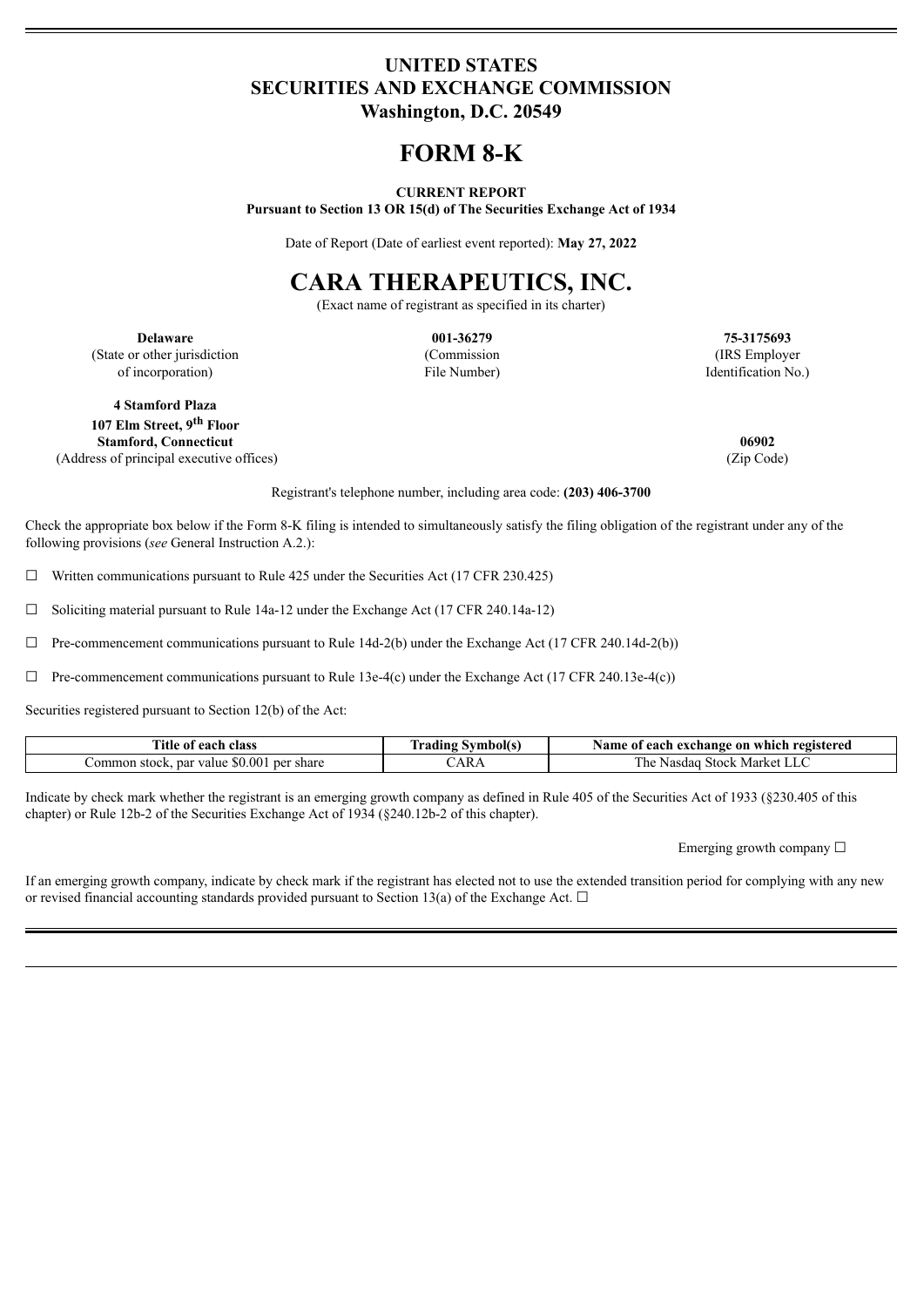#### Item 5.02 Departure of Directors or Certain Officers: Election of Directors: Appointment of Certain Officers: Compensatory Arrangements of **Certain Officers.**

On May 27, 2022, Thomas Reilly, Chief Financial Officer of Cara Therapeutics, Inc. (the "Company"), gave notice of his resignation, effective on or about June 15, 2022, to pursue a new opportunity. The Company has commenced a search for Mr. Reilly's replacement. Mr. Reilly's departure is not due to a dispute or disagreement with the Company.

Effective immediately following Mr. Reilly's departure, Richard Makara, the Company's Vice President, Head of Accounting & Controller, will assume Mr. Reilly's responsibilities on an interim basis. As of that date, Mr. Makara will assume the position of the Company's principal financial officer and principal accounting officer until such time as his successor is appointed, or until his earlier resignation or removal.

Mr. Makara, 52, has served the Company in various capacities since October 2014, most recently serving as VP, Head of Accounting & Controller from November 2018 to present. Mr. Makara previously served as the Company's principal financial officer and principal accounting officer on an interim basis from December 2019 to October 2020. Prior to joining the Company, he served as Director of Accounting at Purdue Pharma from June 2010 to October 2014. Before joining Purdue, he served as an auditor for PricewaterhouseCoopers from 1992 to 2009. Mr. Makara received his B.S. in Accounting from Purdue University. Mr. Makara is a certified public accountant.

There is no family relationship between Mr. Makara and any director or executive officer of the Company and he has no direct or indirect material interest required to be disclosed pursuant to Item 404(a) of Regulation S-K.

In recognition of Mr. Makara's service to the Company, on the date that Mr. Makara assumes Mr. Reilly's responsibilities on an interim basis, the Company will grant restricted stock units for 7,500 shares of the Company's common stock (the "RSU Grant") to Mr. Makara. The RSU Grant will vest at the earlier of (i) December 31, 2022 or (ii) the appointment of the Company's new Chief Financial Officer, subject to Mr. Makara's continuous employment with the Company as of such vesting date.